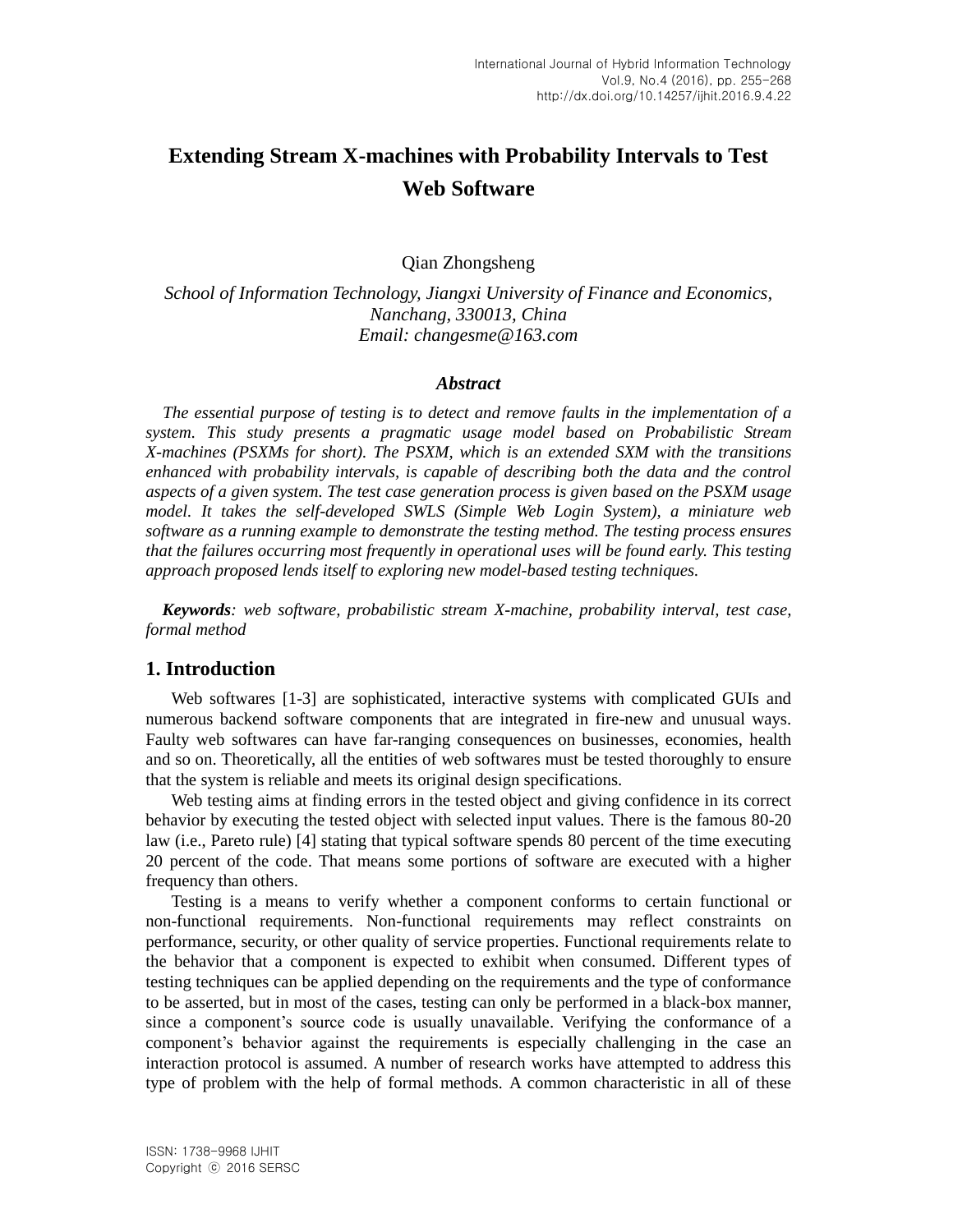works is the construction of a model explicating the behavior of a component, and the generation of test cases to assert that a component implementation indeed satisfies the specification requirements.

Formal methods have been greatly studied in the past few decades. They allow us not only to represent with precision the systems that we are going to study but also to reason about them with mathematical precision and rigor. It is widely recognized that formal methods and testing are complementary techniques since they help to check the correctness of systems and provide a framework for testing [5].

There is a variety of opinions concerning the efficiency of different testing technologies. General approaches to testing systems contain the following:

*coverage-based testing*. It tests all the possible paths through the system.

 *specification-based testing*. It tests the various components/modules of the system for proper functionality. It ensures that the system performs its intended function as expected.

 *partition-based testing*. It divides the input domain of systems according to equivalent classes, and tests each class.

 *statistical testing*. It uses a formal experimental paradigm for random testing according to a usage model of systems. It is based on usage distributions ensuring that on average the most frequently used operations receive the most testing.

The abovementioned statistical testing is a useful complement to traditional testing. In statistical testing, sequences of action (input) are stochastically generated based on a probability distribution that represents a profile of anticipated use of the system. Statistical usage testing aims to identify these portions and adjusts test suites subjecting more frequently executed parts to more thorough testing. That"s to say, this testing is based on the idea that different parts of the software don't need to be tested with the same thoroughness. It is often important, however, to ensure the exercise of specific operations of the software irrespective of their usage probabilities. Two examples are operations of high criticality due to potential impacts of a failure and those implemented by new software. This work does not concern this situation.

### **2. Specifying Web Software using Probabilistic SXM**

It is widely accepted that models constitute an important mechanism in the process of web software development. Models help us understand web softwares by omitting some details. The choice of what to model has a significant effect on understanding a problem and suggesting the solution.

#### **2.1. What is Probabilistic SXM**

*SXM*, proposed by Laycock [6], is a special instance of the *X-machine* originally introduced in 1974 by S. Eilenberg [7]. *SXM* employs a diagrammatic method of modeling control flow by extending the expressive power of *FSM*. Compared to an *FSM*, instead of using abstract symbols, the labels of the transitions in a *SXM* are *relations* (often *partial functions*) that operate on a basic data set *X*. The set of these relations, Φ, is called the *type* of the *SXM* and represents the elementary operations that the *SXM* is capable of performing. In *SXM*s, all data are triples consisting of a stream of input symbols, a stream of output symbols and an internal memory value. *SXM*s are capable of modeling non-trivial data structures by employing a memory attached to the state machine. The benefit of adding the memory construct is that the state explosion is avoided and the number of states is reduced to those states that are considered critical for the correct modeling of the system"s abstract control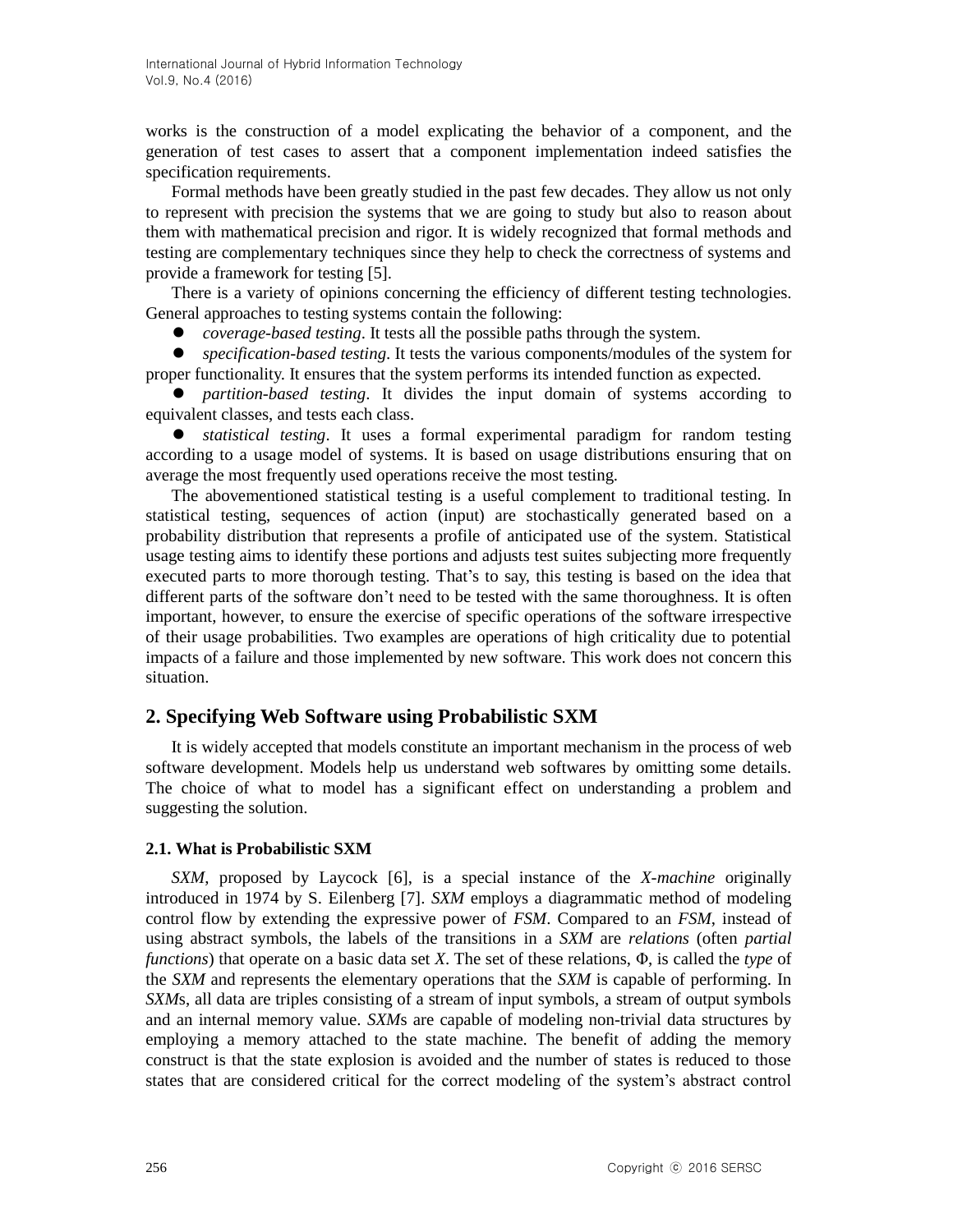structure. A *divide-and-conquer* approach to designing allows the model to hide some of the complexity in the transition functions, which are later exposed as simpler *SXM*s at the next level.

So, the basic idea is that the *SXM* has some internal memory, *M*, and the stream of inputs determines, depending on the current state of control and the current state of the memory, the next control state, the next memory state and the output value. *SXM*s [6, 8] are a computational model capable of representing both the data and the control of a system. The computation of the *SXM* starts in a given initial state (the control state) and a given state of the system"s underlying data set *X* (the data state).

**Definition 2.1** A *SXM* is a nonuple  $Z = (\sum_{i}^{n} \sum_{j}^{n} \sum_{j}^{n} \sum_{j}^{n} \sum_{j}^{n} \sum_{j}^{n} \sum_{j}^{n} \sum_{j}^{n} \sum_{j}^{n} \sum_{j}^{n} \sum_{j}^{n} \sum_{j}^{n} \sum_{j}^{n} \sum_{j}^{n} \sum_{j}^{n} \sum_{j}^{n} \sum_{j}^{n} \sum_{j}^{n} \sum_{j}^{n} \sum_{j}^{n} \sum_{j}^{n} \sum_{j}^{n} \sum_{j$ 

- $\bullet$  $\sum$  and  $\Gamma$  are finite sets called the *input alphabet* and *output alphabet* respectively.
- *Q* is the finite set of *states*.
- *M* is a (possibly) infinite set called *memory*.

 Φ is the *type*, a finite set of distinct non-empty *processing relations* of the form *φ* : *M*   $\times \sum \leftrightarrow \Gamma \times M$ ; usually  $\Phi$  is a set of (partial) functions.

• *F* is the (partial) *next state function* (or *state transition function*),  $F: Q \times \Phi \rightarrow 2^Q$ ; as for finite automata, *F* is usually described by a *State Transition Diagram (STD)*.

- $\bullet$  *I* and *T* are the sets of initial and terminal states respectively,  $I \subseteq Q$ ,  $T \subseteq Q$ .
- $m_0$  is the initial memory value,  $m_0 \in M$ .

In *SXM*s, each processing relation will read an input symbol, then discard it and produce one or more output symbols while (possibly) changing the value of the memory.

**Definition 2.2** Given a *SXM Z* = ( $\Sigma$ ,  $\Gamma$ ,  $Q$ , *M*,  $\Phi$ , *F*, *I*, *T*,  $m_0$ ), the finite automaton  $FA_Z$  $=(Q, \Phi, F, I, T)$  over the alphabet  $\Phi$  is called the *associated finite automaton* of *Z*. Here the alphabet Φ is regarded as a set of abstract input symbols.

The modeling tool we employed is *SXM* enhanced with probability intervals defined as follows.

**Definition 2.3** A *PSXM* (*Probabilistic Stream X-Machine*), which is derived from *SXM*, is a decuple  $Z = (\sum, \Gamma, Q, M, \Phi, F, \Theta, I, T, m_0)$  where  $\Theta$  is a set of *probability intervals*. The transition function *F* is redefined as  $Q \times \Phi \times \Theta \to 2^Q$ . For  $\forall q_1, q_2 \in Q$ ,  $\exists \varphi \in \Phi$ ,  $\rho \in \Theta$  such that  $F(q_1, \varphi, \rho) = q_2$ , which indicates if the current state is  $q_1$  and the processing relation is  $\varphi$ , then there will be a transition from the current state to the successive one called  $q_2$  with the probability interval  $\rho$ .

Each probability interval  $\rho \in \Theta$ ) is represented as one of  $(\alpha, \beta), (\alpha, \beta], [\alpha, \beta)$  or  $[\alpha, \beta]$ where  $0 \le \alpha \le \beta \le 1$ . If  $\rho = [\alpha, \beta]$  where  $\alpha = \beta$ , then we simply write  $\rho = \alpha$  (or  $\rho = \beta$ ). Especially,  $\rho$  may equal to 0 or 1.

A *PSXM* gives rise to a relation between the input sequences applied to the machine and the output sequences that it produces. This relation is given by the execution of a sequence of processing functions, from the initial state of the machine that allows obtaining an output sequence in response to an input sequence. In our formalism, we will require, for dealing with the specified probability intervals, to extend this relation to take into account the probability information when the machine receives an interaction from the environment.

**Definition 2.4** Let  $Z = (\sum, \Gamma, Q, M, \Phi, F, \Theta, I, T, m_0)$  be a *PSXM*. A tuple  $CP_Z = (q_0, \varphi, \rho, R_0)$ *q*) where  $q_0 \in I$ , is a *computation* of *Z* if there exists  $k$  ( $\geq 0$ ) states  $q_1$ , ...,  $q_k \in Q$ , such that for  $\forall j$  ( $1 \le j \le k$ ) we have  $F(q_{j-1}, \varphi_j, \rho_j) = q_j$  and  $F(q_k, \varphi, \rho) = q$ . A tuple  $(q_0, \varphi, \rho, q)$  is a complete *computation* if  $q \in T$ .

**Definition 2.5** Let  $Z = (\sum_i \Gamma_i, Q_i, M_i, \Phi_i, F, \Theta, I, T, m_0)$  be a *PSXM*. A tuple  $CF_Z = (m, q, s, T)$ *g*), where  $m \in M$ ,  $q \in Q$ ,  $s \in \sum^*$ ,  $g \in \Gamma^*$ , is a *configuration* of *Z*. The *PSXM* starts its computation from an *initial* configuration ( $m_0$ ,  $q_0$ , s,  $\tau$ ), where  $q_0 \in I$ , the initial input stream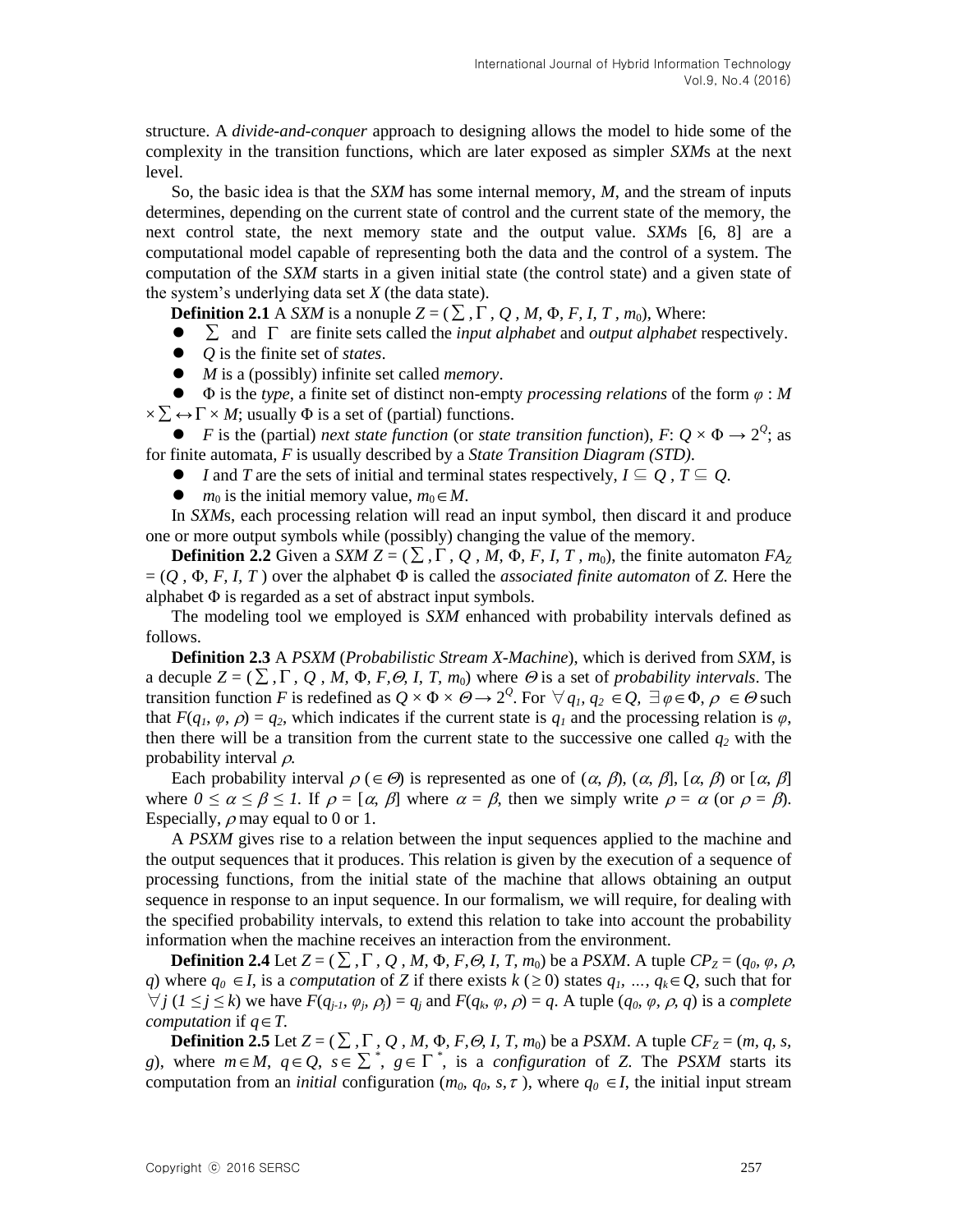is set to *s* and  $\tau$  indicates that the output stream is empty. A *change of configuration* (*m, q,*  $\sigma s'$ ,  $g$ )  $\Rightarrow$   $(m', q', s', g\gamma)$  is possible if there exists  $\varphi \in \Phi$  and  $\rho \in \Theta$  with  $q' \in F(q, \varphi, \rho)$  and  $\varphi(m, \sigma) = (\gamma, m')$ . A configuration  $(m, q, \tau, g)$  is *final* if the input stream is empty and  $q \in T$ representing successful termination, where all the input streams are consumed.

A complete computation is just the process from an initial configuration ( $m_0$ ,  $q_0$ ,  $s$ ,  $\tau$ ) to a *final* configuration  $(m, q, \tau, g)$  through diverse changes of configurations. Intuitively, the computation is a sequence of processing functions corresponding to the transitions of a chain of configurations. The first of these configurations begins with the initial state of the machine.

Apart from being formal and proven to possess the computational power of Turing machines [8], *SXM*s offer a highly effective test method for verifying the conformance of a system"s implementation against the specification. *SXM* models can be represented in *XMDL* (X-Machine Definition/Description Language), a special-purpose markup language introduced by E. Kapeti and P. Kefalas [9], which is intended to be an ASCII-based interchange language. The use of *XMDL* makes formal specification more practical, since models specified in this language can be processed by various tools, such as an animator, a test set generator, a model checker etc. *XMDL* has served as a common language for the development of numerous tools supporting *SXM*s [10].

#### **2.2. How to Model Web Software**

Models are useful for clarifying requirements and specifying implementation behavior. When a model is formal, it can also be used to generate design or implementation components, and can be verified for properties such as broken links or length of web navigation path. The model is extremely important for formalizing web software.

Generally, we model the system as a computable machine. In the machine diagram, each transition would then be implemented as a function (processing relation) of type *InternalState InternalState*. We call such a structured state model an *InternalState*-machine (i.e., a machine that manipulates values of type *InternalState*) and more often, if the internal state can be represented by an object of type *X*, we call the model an *X-*machine. Everyday *X*-machines contain such examples as simple calculators (*Number*-machines), word processors (*Document*-machines) and air conditioners (*Temp*-machines).

*SXM*s allow both control and data processing of a system to be depicted separately, since the control processing is depicted by inputs, outputs, states and transitions, similarly to simple *FSM*, whereas the data processing is depicted by a memory and a set of functions. The memory acts as a global set of values, which can be retrieved and updated at any time and represents the main data that can be processed by the machine. The set of functions is the primary data processing unit of the *SXM*. In order to handle the data, the functions either can perform alterations to the memory on their own or can call external data processing functions to do so. The latter are essential for a *SXM*, since they establish a communication between the *SXM*"s control processing and the data processing unit.

The *PSXM* usage model can provide a powerful way to generate test cases for web software. We employ the self-developed SWLS (Simple Web Login System), a miniature web software to demonstrate our approach whose state transition diagram of its *PSXM* is depicted in Figure 1. The numerical range below each processing relation represents the probability interval from the source state to the target state.

Starting from the first page (indicated by a dashed arrow, reasonably, a *blank* page can be used to request for the first page of a web software), i.e., a *login page (q1)*, the user enters the *userid* and *password,* and then presses the *submit* button. Upon this pressing, the *userid* and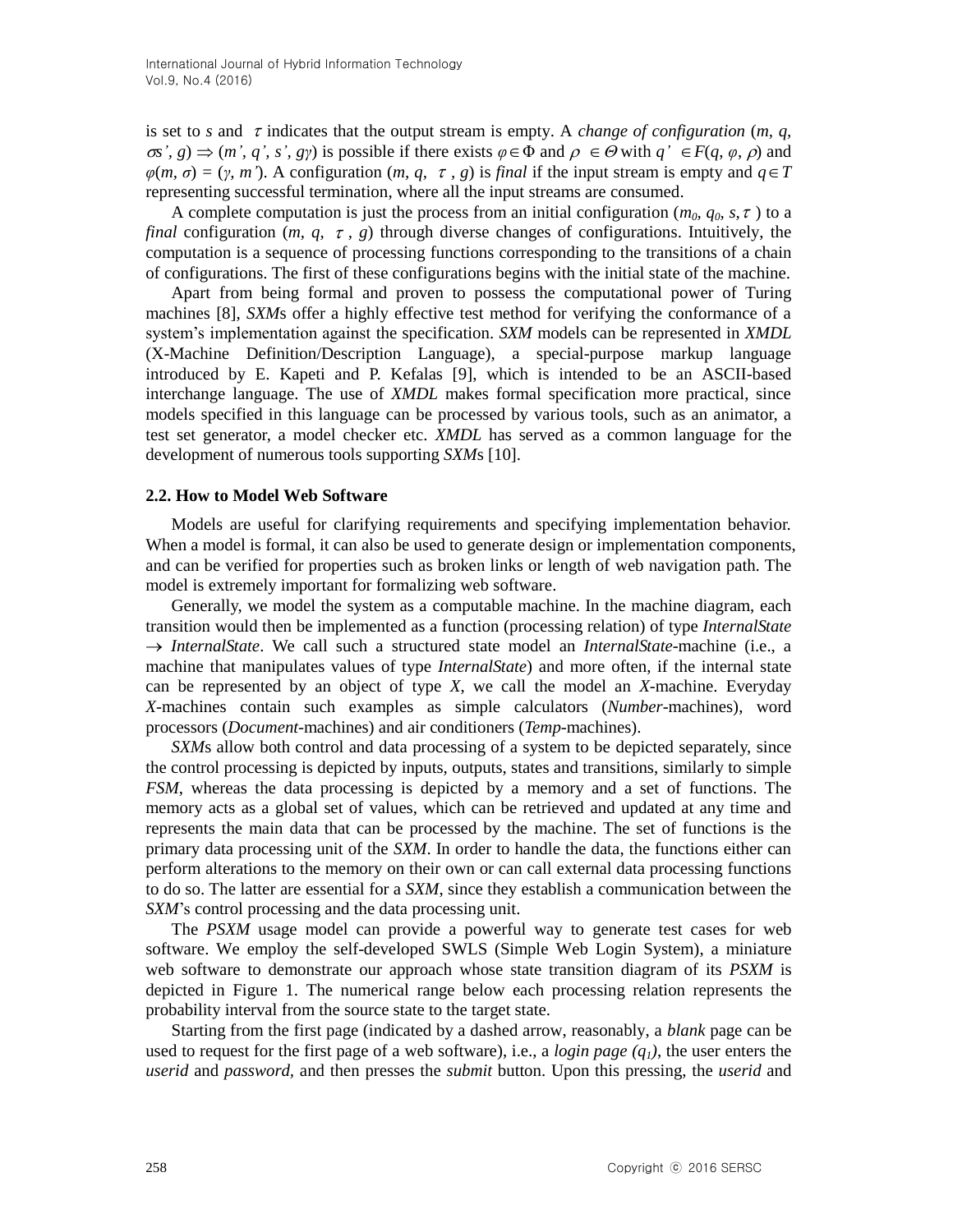*password* are sent to the web server for authentication. A *logged page (q2)* will be loaded if both *userid* and *password* are correct. On the contrary, an *error page (q3)* containing its error message is displayed if at least one of the submitted values for *userid* and *password* is wrong. From the *logged page*, it is possible to go to *info page (q4)* for secure information viewing by just clicking on the *browse* link. The user can click on the intra-page link *continue* to view the different parts of the same page  $q_4$  if it is too long. A *logout page (q<sub>5</sub>)* will be displayed when the user presses the *exit* or *logout* button. Then, the user may come back to the *home page* for login again. Note that each time the *login page* is displayed, then both the *userid* and *password* fields should be initialized to be empty.



**Figure 1. The State Transition Diagram of the PSXM for SWLS**

We can see from Figure 1, a *PSXM* usage model comprises a unique start state (i.e., the invoked state that represents invocation of the system) that is one of the initial states, a set of final states (i.e., the terminate state that represents termination of the system), a set of intermediate usage states, and transitions between states. User actions are represented as state transitions in the *PSXM* usage model. Conventionally, a transition is linked to an input from environment of the system under test. The probability that a user performs a given action (input) in a particular state is represented by the associated transition probability in the *PSXM* usage model. Given the present state, the *PSXM* requires that the next state is independent of all past states.

In fact, the usage model of a system can be obtained from its explicit *SXM* model. The only missing information to make it a *PSXM* is an estimate of the transition probabilities to be associated with the transitions. Values for such probabilities can be computed by using historical information. It represents the conditioned probability of moving from the current system state toward another state in the next step.

As discussed above, the *PSXM* usage model originates from *SXM* enhanced with probability intervals, so the resulting model typically describes the state of usage rather than the state of the web software. The maximal probabilities of all transitions leading away from one state need to add up to 1. However, the maximal probabilities from some of the states are not added up to 1 in Figure 1, because there may be other situations, in which the user quits the web software from the given state without following the normal navigations.

The user can, for example, traverse to *info page*  $(q_4)$  via  $\varphi_{browse}$  with the maximal probability 0.8, to *logout page (q5)* via *φlogout* with the maximal probability approximating 0.2 from *logged page (q2)*. The sum of the values of the maximal probabilities from *logged page*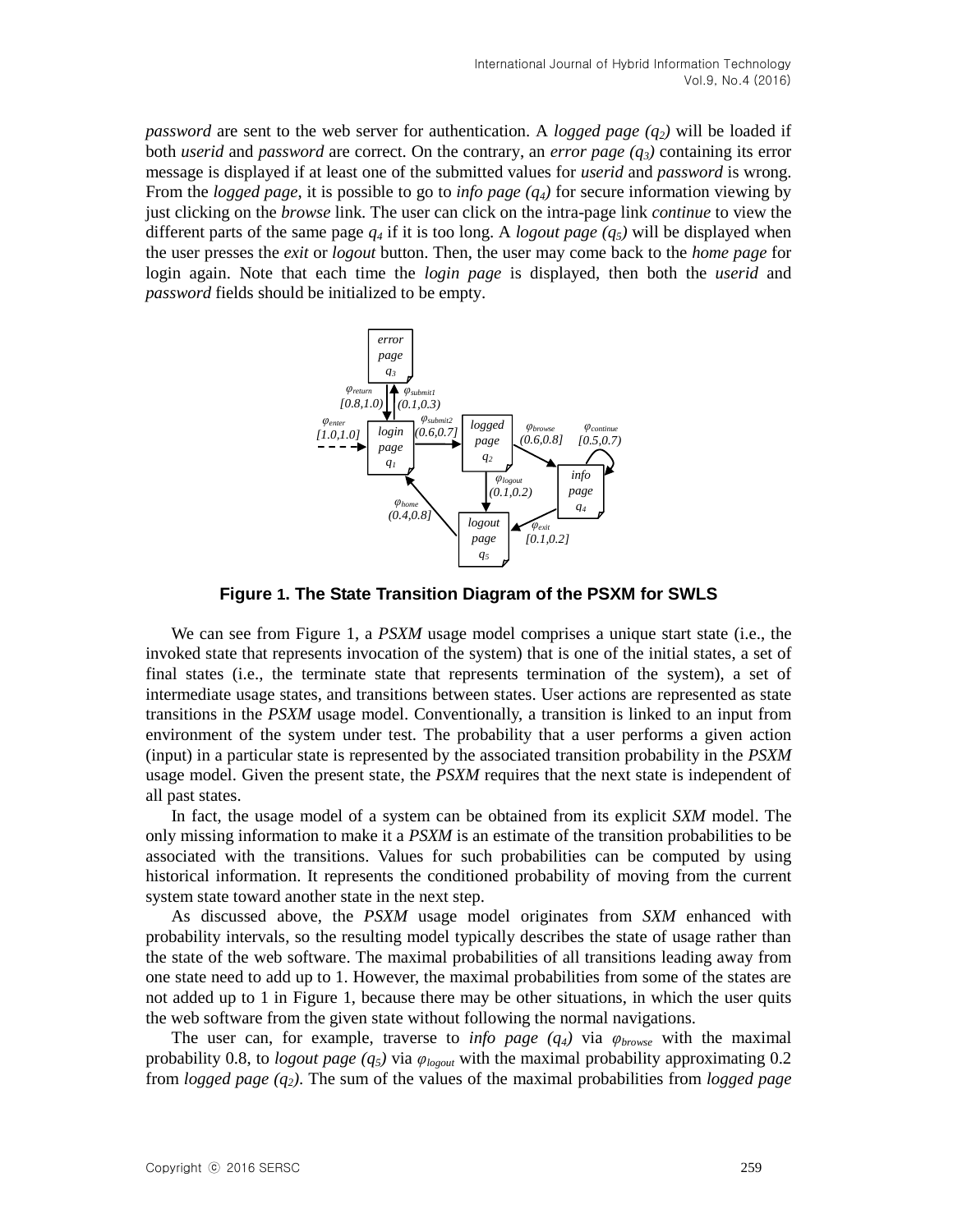$(q_2)$  is less than 1.0 (0.8+0.2), but not equal to 1. This means that other events may also happen. For example, the user quits the web software by just closing *logged page*  $(q_2)$ abnormally. Web browsers can also provide additional navigation functions that are out of control of the web pages, such as scrolling, back, forward buttons and a history list, or even URL rewriting.

The state transitions of a *PSXM* can be represented as a two-dimensional matrix called *probability transition matrix* with the direct transition probability intervals as entries. The "direct" here means that any transition from one state to another need not pass any medial state. That's to say, the probability transition matrix has a probability interval as its  $(i, j)$  entry when  $\varphi : q_i \to q_j$  holds and a  $\perp$  in this position if  $\varphi : q_i \to q_j$  does not hold for any  $\varphi$ . The symbol  $\perp$  means that  $q_i$  can not be directly reached from  $q_i$ , i.e.,  $q_i$  is not the successor state of *q<sup>i</sup>* .

Therefore, the probability transition matrix of *PSXM* usage model shown in Figure 1 can be constructed as

|            | $(0.6, 0.7]$ $(0.1, 0.3)$ |  |                           |
|------------|---------------------------|--|---------------------------|
|            |                           |  | $(0.6, 0.8]$ $(0.1, 0.2)$ |
| [0.8, 1.0) |                           |  |                           |
|            |                           |  | $[0.5, 0.7)$ $[0.1, 0.2]$ |
| (0.4, 0.8] |                           |  |                           |

To take advantage of the special properties of irreducible *PSXM* usage model, one must ensure that every state has a next state (the next state for the termination state is invocation) and exit transitions for each state have probability intervals, in which the maximal probabilities sum to 1. The numerical interval in entry  $(q_i, q_j)$  of the transition matrix represents the probability interval of a transition directly from *q<sup>i</sup>* to *q<sup>j</sup>* .

This matrix helps the test team to perform cost-benefit analysis on the planned testing based on the usage model. If the number of test cases required is too high, for example, cost reductions can be achieved by reducing the scope of the usage environment. Such scope reductions require careful consideration because the result is a constraint on inferences that can be made from testing.

Many transitions are associated with very small probabilities because they are followed infrequently. Grouping them together to form a single state would significantly simplify the resulting model and highlight the frequently used navigations. A simple lower-level usage model for this group can be obtained by linking this single grouped state to all those it represents to form a higher level usage model.

### **3. Generating Test Cases**

Although much work exists in the validation and verification of traditional software, unfortunately, it is often hard to employ the traditional test theories and methodologies directly for web softwares because of their particularities and complexities. Many aspects regarding web test have not been sufficiently investigated yet, and many open questions still need to be addressed. In general, the behavioral (functional) conformance testing problem (also called fault detection problem) can be described as follows. Taking a specification and an IUT, if the latter is given as a black-box then only its input/output behavior can be observed, and consequently the testing process consists of comparing this observable behavior against the observable behavior of the specification. During testing, inputs are sent to, and outputs are received from, the IUT, then these outputs are compared with the expected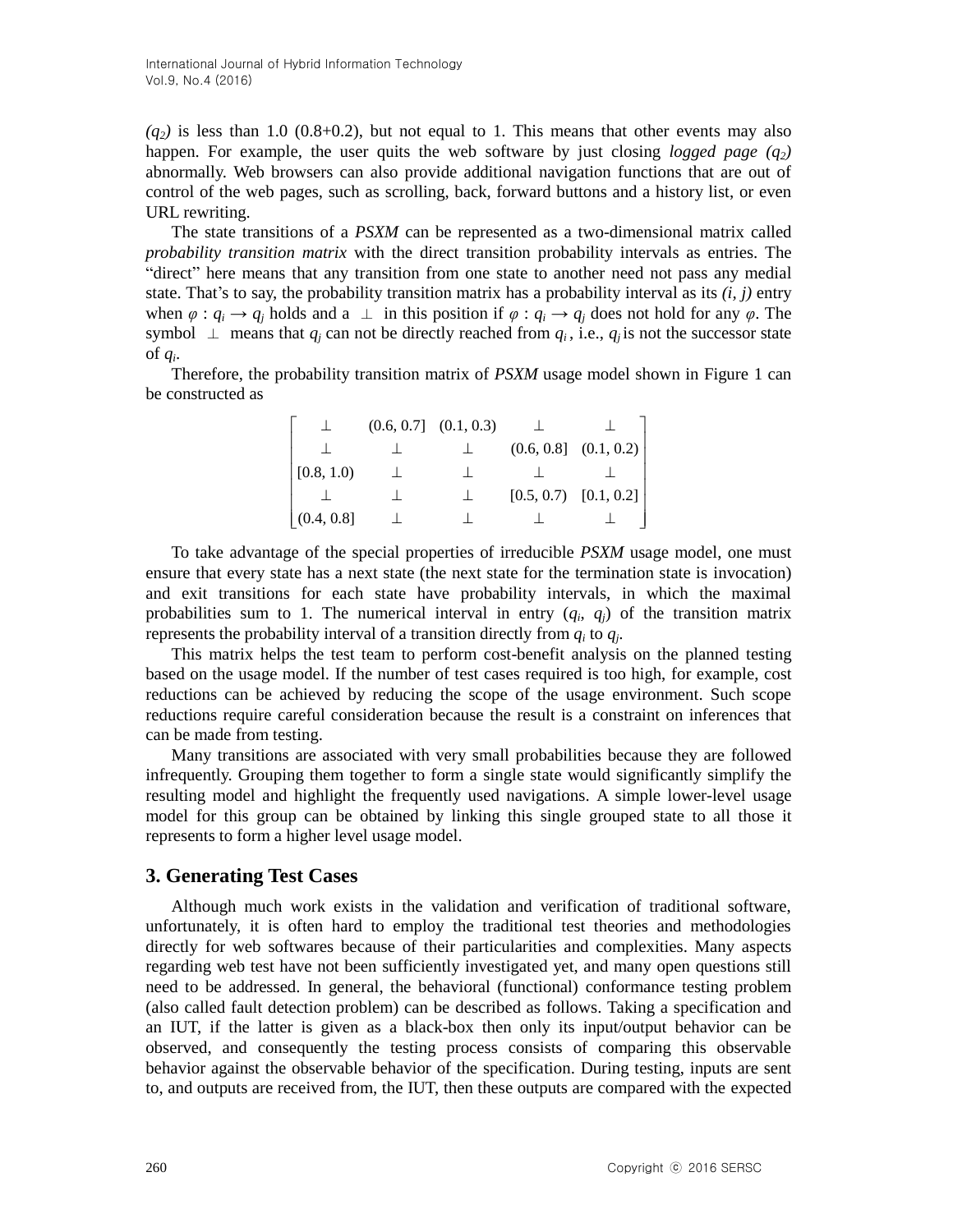outputs of the specification. From the execution of this process, a verdict about the conformance relation can be obtained, and any sequence that solves (at least partially) this problem is called a test sequence.

The standard *SXM*s test generation algorithm is based on the *W*-method introduced by [11] in the context of *FSM*s. A *SXM*-based test method [8, 12] enables us to derive a complete finite set of test cases that is proven to find all faults in the implementation. The outcome of the test generation algorithm is a finite set of input and expected output sequences. The inputs and expected outputs need to be mapped to concrete executable test cases that can be processed by a test engine, in order to interact with the system component under test and provide the results. The main point about *SXM* testing, the type of test generation technique discussed here, however, is not only to establish efficient test sets from a specification but also to relate the test process to a hierarchical decomposition of the implementation in order to make the management of the test process more convenient.

**Definition 3.1** Given an implementation, *I*, of a specification, *S*, a *failure* occurs if for an input, *i*, the output produced by the implementation is unacceptable compared to the output produced by the specification. If the *S* and *I* are functions, then this can be written as  $S(i) \neq$ *I*(*i*).

**Definition 3.2** Any part of the system state that could lead to failures is a *fault*. For instance, a textual mistake in a program is a fault, which could lead to a number of individual failures. The fault is latent until these failures actually manifest themselves. If *I* is a faulty implementation of *S*, then this can be written as  $S \neq I$ .

Testing attempts to achieve correctness by detecting all the faults that are present in an implementation, so that they can be remove. In many cases, the act of designing a test case that would be affected by a particular fault means that the error leading to that fault is not made when constructing the implementation, or leads to the detection of that fault without having to actually execute the implementation and observe a failure.

It is possible to extract the test cases from the formal description. Then, it is possible to animate the model through the prototype with all the test cases and derive the expected sequences of output by the model. By feeding these test cases to the actual implementation, it is possible to compare the sequences of outputs with the sequences of outputs from the model in order to prove that the implementation is equivalent to the model.

**Definition 3.3** Let  $Z = (\sum \n{, \Gamma, Q, M, \Phi, F, \Theta, I, T, m_0)}$  be a *PSXM*. If  $q, q' \in Q, \varphi \in \Phi, \rho$  $\in \Theta$  and  $q' \in F(q, \varphi, \rho)$ , then  $\varphi$  is an *edge* from  $q$  to  $q'$ , which is denoted as  $\varphi: q \to q'$ .

**Definition 3.4** In a *PSXM Z*, if *q, q'*  $\in Q$  are such that  $\exists q_1, \ldots, q_{n+1} \in Q$  with  $q_1 = q$  and  $q_{n+1} = q'$  so that  $\varphi_1 : q_1 \to q_2, \varphi_2 : q_2 \to q_3, \ldots, \varphi_n : q_n \to q_{n+1}$ , we say that we have a (test) path  $p = (p_0, p_{\phi})$  from *q* to *q'* of *Z* and denote as *p*:  $q \rightarrow q'$ , where  $p_0 = q_1 \rightarrow q_2 \rightarrow \ldots \rightarrow q_n$  $\rightarrow$   $q_{n+1}$  is the sequence of states, called the *Q-path* (state path) of *p*, and  $p_{\phi} = \varphi_1$ *……* $\varphi_n$  is the sequence of edges, called the Φ*-path* (function path) of *p*<sub>*.*</sub> Each Φ*-path*  $p_{\phi} = \varphi_1$ *……* $\varphi_n$  gives rise to a (partial) function (or the path function) [p]:  $M \times \sum^* \rightarrow \Gamma^* \times M$  defined by

 $[p](m, s) = (g, m')$  if  $\exists n \ge 0, \sigma_1, \ldots, \sigma_n \in \sum, \gamma_1, \ldots, \gamma_n \in \Gamma, m_1, \ldots, m_{n+1} \in M$  with  $m_1 = m$ ,  $m_{n+1} = m'$ ,  $s = \sigma_1$ , ... ...,  $\sigma_n$  and  $g = \gamma_1$ , ... ...,  $\gamma_n$  so that  $\varphi_i(m_i, \sigma_i) = (\gamma_i, m_{i+1}), \forall 1 \le i \le n$ . The function corresponding to the empty path  $\tau$  is defined by  $[\tau](m, \tau) = (\tau, m), m \in M$ .

The main reason for representing a path in this form is that for the same Φ*-path*, there could be more than one *Q-path* associated with it and vice versa. However, when the state sequence is irrelevant, it can be assumed that the path is given by the Φ*-path*. A path is a *complete* path, if and only if it starts from an initial state and ends in a final state, otherwise the path is said to be *partial*. A *loop* is a path that starts and ends in the same control state.

The proposed *PSXM* usage model can capture information about control flow, data flow,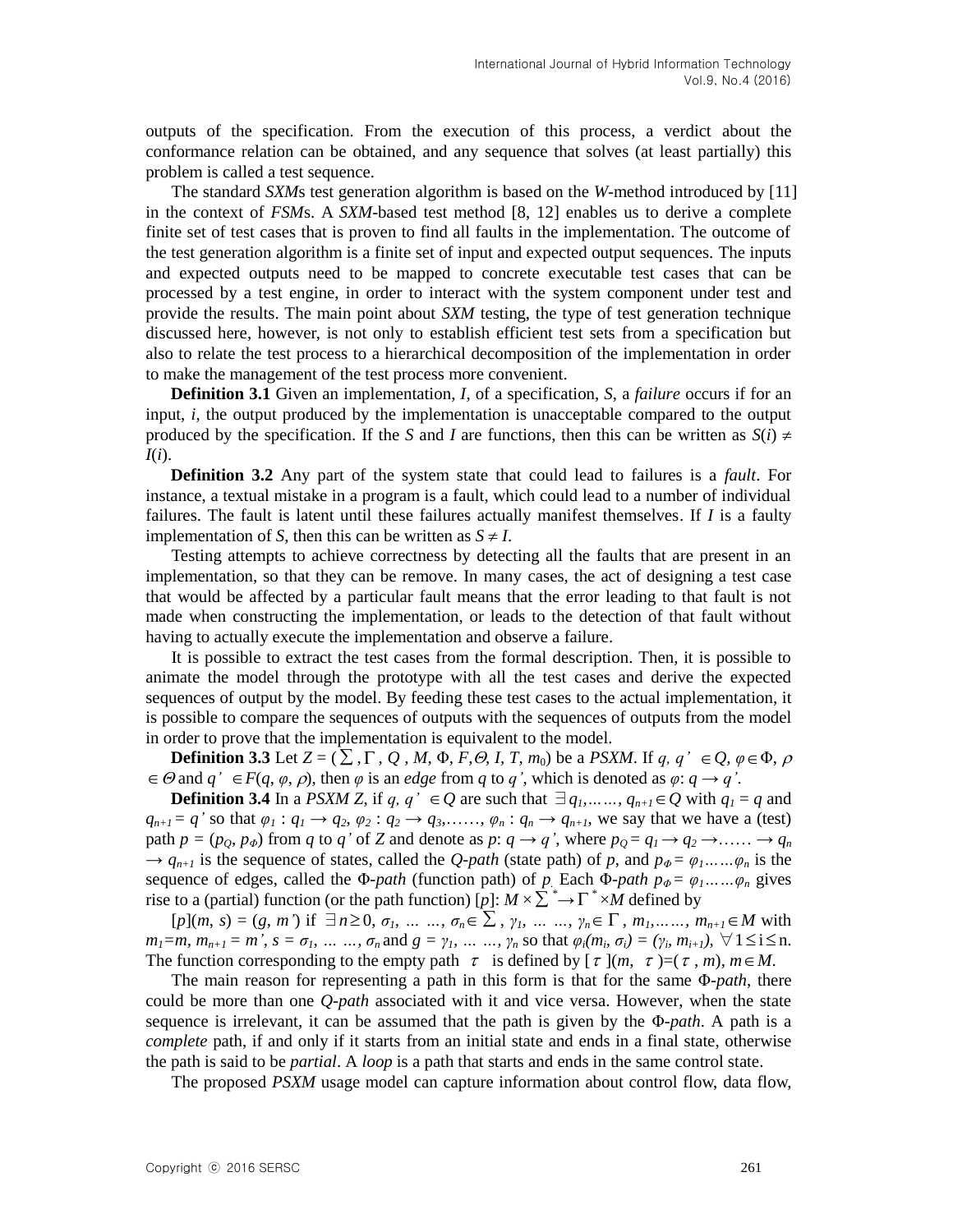transaction processing and associated probabilistic usage, and criticality information. Test cases, which are sequences of events, can be generated from this information. To test web software, test cases must be generated. Test paths produced can be easily employed to construct test cases. A test case is one test path with user input values. So, a test path may be used to construct multiple test cases if only the test engineer provides different user input values. In the usage model, however, a test case is defined as any path from the source (initial state) to the sink (final state), i.e., a PSXM-based test path is regarded as an abstract test case.

Concretely, test cases can be produced by following the states and state transitions in *PSXM*s to select individual operations (states) and link them (transitions) together to form overall end-to-end operations. And the probability for the whole test path is the product of its individual transition probabilities. For example, there are at least three test paths from web page  $q_1$  to  $q_5$ :

- $\bullet$   $(q_1 \rightarrow q_2 \rightarrow q_4 \rightarrow q_5, \, \varphi_{\textit{submit2}} \varphi_{\textit{browse}} \varphi_{\textit{exit}}),$
- $\bullet$   $(q_1 \rightarrow q_2 \rightarrow q_4 \rightarrow q_5, \, \varphi_{\textit{submit2}} \varphi_{\textit{browse}} \varphi_{\textit{continue}} \varphi_{\textit{exit}})$  and
- $\bullet$   $(q_1 \rightarrow q_2 \rightarrow q_5, \, \varphi_{\textit{submit2}} \varphi_{\textit{logout}}).$

The probability interval for the first test path is  $(0.6*0.6*0.1, 0.7*0.8*0.2)$ , i.e.,  $(0.036, 0.036)$ 0.112], for the second one is  $(0.6*0.6*0.5*0.1, 0.7*0.8*0.7*0.2)$ , i.e.,  $(0.018, 0.0784)$ , for the third one is  $(0.6*0.1, 0.7*0.2)$ , i.e.,  $(0.06, 0.14)$ . From these three test paths, we can see that the maximal transition probability from  $q_1$  to  $q_5$  approximates 0.14 and the minimal one from *q<sup>1</sup>* to *q<sup>5</sup>* downward approximates 0.018.

Possible test cases with probabilities above specific thresholds can be generated to cover the operations that are frequently used. If the specific threshold is, for example, 0.12, then only the third path can be employed to generate test case because the maximal probability for the third path is greater than 0.12 and the former two maximal probabilities are less than 0.12.

For all practical purposes, the thresholds can be modified to control the numbers of test cases to be generated and executed. For example, we can start with a high threshold to test only the most frequently used operations and gradually lower the threshold to involve in more distinct situations and ensure the satisfactory performance or reliability for a wider variety of operations.

Moreover, we can also adapt test case allocation to cover critical parts or to compensate for increased complexity for complicated components of web softwares.

There is an important observation that can provide an approach to lessening the size of the *PSXM* usage model and this is as follows. All the paths from *q* to *q'* (in one change of configuration) have the same processing functions and they are independent of each other. This implies that all these processing functions belong to different components and each component participates with just one processing function. Therefore, any two different paths from *q* to *q'* produce the same sequence of processing functions for each of the components that participate in one change of configuration.

In order to know when to cease the testing, a stopping criterion is used. This should be defined before the testing starts. The stopping criterion is based on the reliability of the system and the coverage of the *PSXM* usage model. Hence, if the reliability is higher than expected and most probabilistic usage has also been tested, then the system can be released.

### **4. Related Work**

Many web test challenges are discussed in [13], and a number of web test techniques have been already proposed [14-18], each of which has different origins and pursues different test goals for dealing with the unique characteristics of web softwares.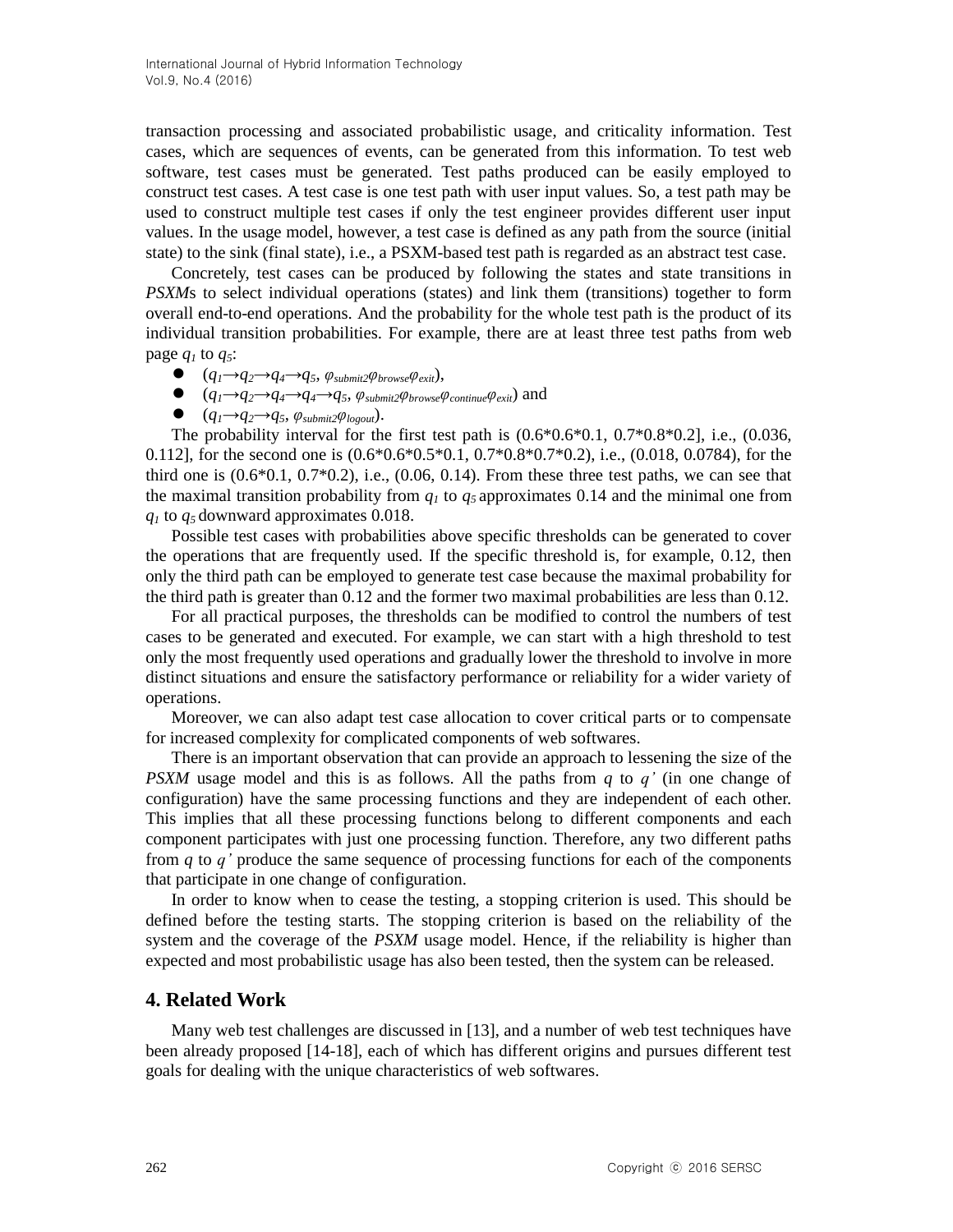Andrews, et al. [14] illustrated an approach to modeling and testing web softwares based on FSMs after analyzing eight kinds of connections among web pages and software components of web softwares. They partitioned a web software into several functional clusters and logical pages, and tried to use hierarchical constrained FSMs to represent the logical pages and their navigations. However, the interactions and composition of components are not considered further.

Utting, et al. [15] provided an overview of model-based testing. Seven different dimensions define a taxonomy that allows the characterization of different approaches to model-based testing. It is intended to help with understanding benefits and limitations of model-based testing, understanding the approach used in a particular model-based testing tool, and understanding the issues involved in integrating model-based testing into a software development process. They classified several approaches embedded in existing model-based testing tools.

Miao, et al. [16] designed and implemented a model-based testing system for web softwares while the *FSM* is regarded as a formal testing model of web softwares under test. And this system integrates *Model Transformer*, *Test Purposes Analyzer*, *Test Sequences Generator*, *Visualization tools* for *FSM* and test sequences, *Test Execution Engine*, etc.

Qian [17] proposed a test case generation and optimization method for web software testing based on user sessions. He also expounded a testing approach [18] to web software using functional components.

Recently, several automated web testing tools have been developed to support web software testing [19-20]. These tools are integrated with specific web browsers to capture tests of user interactions with web softwares and create test scripts that can be replayed automatically to check the GUI components and verify the functionality of web softwares. However, these automated tools cannot provide structural and behavioral information of web applications to testers. Thus, it is still ad hoc for testers to design test cases effectively, especially if the design documents are incomplete or missing.

*SXM*-based testing has been developed in various directions. Moreover, numerous empirical studies have been carried out to establish if the approach is actually practical. Thus, a number of systems have been specified as *SXM*s and those tests produced by the approach are utilized to validate the implementations.

The main advantages of using *SXM* model for representing systems is that it is flexible and allows the integration of control and data processing. This formalism has been used to specify systems in different areas and several testing techniques have been developed.

Bogdanov, et al. [21] described the *X-machine* testing method and its use for testing of different types of systems, both in terms of theory and practical outcomes. They surveyed the extensions of the *X-machine* testing method for testing of functions together with testing of a transition diagram, equivalence testing of a non-deterministic implementation against a non-deterministic specification, conformance testing of a deterministic implementation against a non-deterministic specification and equivalence testing of a system of concurrently executing and communicating *X-machine*s, against a specification.

Ipate and Gheorghe [22] presented the complete non-deterministic *SXM* testing method to generalize the non-deterministic *SXM* integration testing method. It no longer requires implementations of the processing relations to be proved correct before integration testing can take place. Instead, the testing of processing relations is performed along with the integration testing. The authors also showed how a *SXM* model of a *P* system can be obtained and how the non-deterministic *SXM* testing approach can be applied to generate conformance test sets for the *P* system.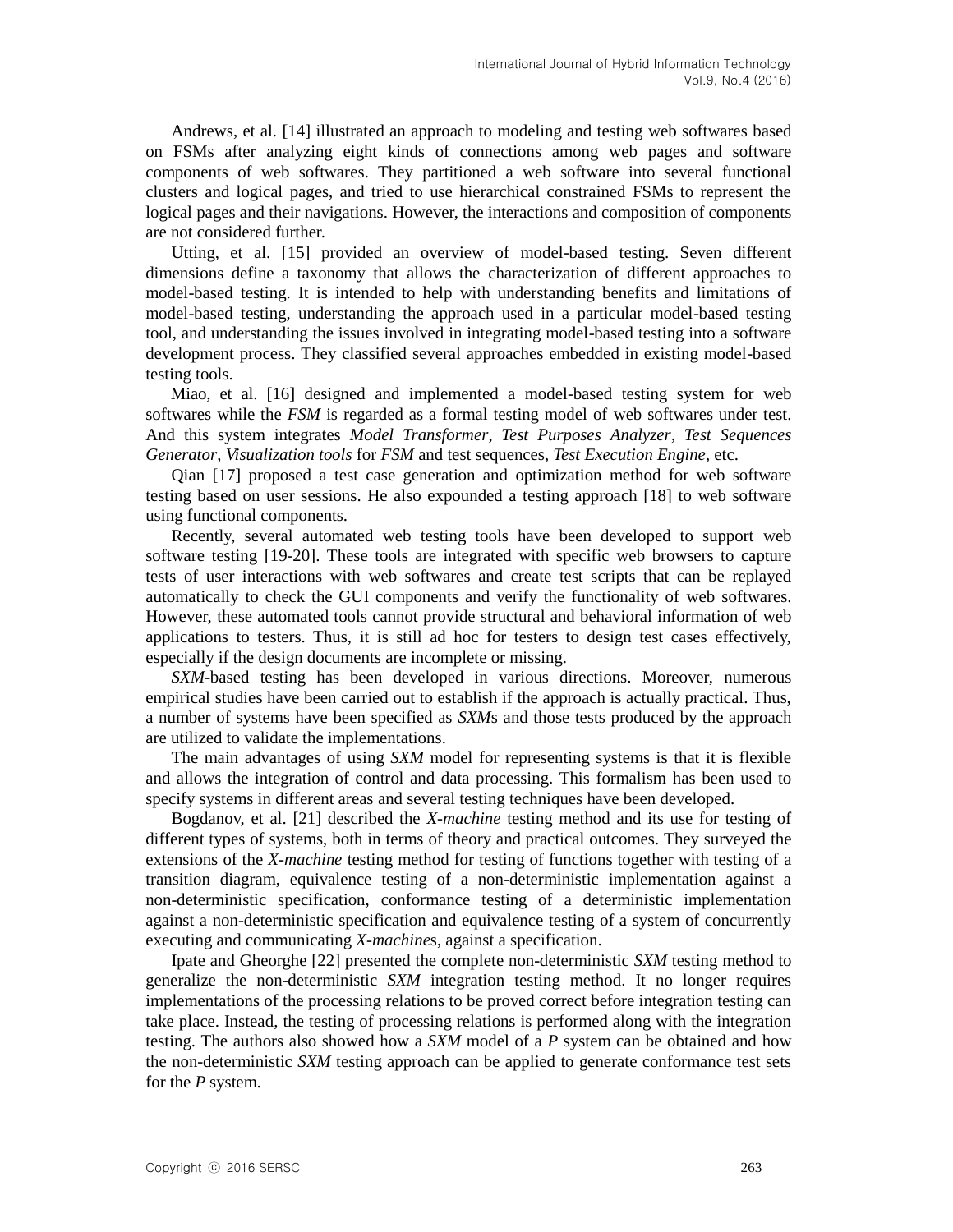Ipate and Holcombe [23] provided a new variant of the *SXM*-based testing method that no longer depends on the size of a *controllable* model of the implementation under test. In data processing-oriented applications, the new method can drastically reduce the size of the test suite produced at the expense of a (possibly) more complex generation process.

Merayo, et al. [5] stated a formal testing framework for systems where timeouts are critical. The model introduced for specifying the systems is a suitable extension of the classical concept of *SXM*. They introduced a notion of test that can delay the execution of the implementation and also proposed an algorithm to derive sound and complete test sets.

The animation process can be readily supported by existing tools. *X-System* [9] is a Prolog-based tool supporting the animation of *SXM* models, while a Java-based graphical user interface on top of *X-System* is also available. In addition to animation, model checking techniques can be employed on the *SXM* model to check for desirable or undesirable properties specified with temporal logic formulae. Research on *X-machine*s already offers a model checking logic, called *XmCTL*, which extends Computation Tree Logic (*CTL*) with memory quantifiers in order to facilitate model checking of temporal properties in *X-machine* models [24].

### **5. Discussions, Conclusions and Perspectives**

### **5.1. Discussions**

It implies many benefits to producing test cases based on a formal model, whether it is a specification or an implementation. The benefits arise from the ability to precisely depict and reason about potential faults. Particularly, it means that tests can be applied uniformly with greater confidence in their fault detecting capability and with the possibility of full automation.

The *SXM* model has become increasingly important over the past decade, because it has full recursive power (any recursive algorithm can be articulated), and yet its control theory is essentially identical to that of finite state transducers. It is consequently easy to extend standard transducer test strategies to the *SXM* with only minimal changes, and so obtain a test strategy for general recursive algorithms.

As we know, a *SXM* is a general computational machine that can model the non-trivial data structures as a typed memory tuple and the dynamic part of a system by employing transitions, which are not labeled with simple inputs but with functions that operate on inputs and memory values. The *SXM* formal method is valuable to software engineers since it is rather intuitive, while at the same time formal descriptions of data types and functions can be written in any known mathematical notation. These differences allow the *SXM*s to be more expressive and flexible than an *FSM*. In addition, a set of *SXM*s can be viewed as components, which communicate with each other in order to specify larger systems.

A very powerful attribute is that the *SXM*-based testing method provides automatically, an effective mechanism for managing the test process and aligning it to modern software and hardware engineering techniques such as component-based design whereby *basic functions* can be reused, and the test problem becomes one of testing the integration of a number of dependable components. Usually, this method generates a test set from a deterministic *SXM* specification, providing that the system components (i.e. the processing functions) are implemented correctly. Therefore, it is assumed that the implementation is a deterministic *SXM* having the same processing functions as the specification. In fact, it is proved that only if the specification and the implementation are behaviorally equivalent, the test set produces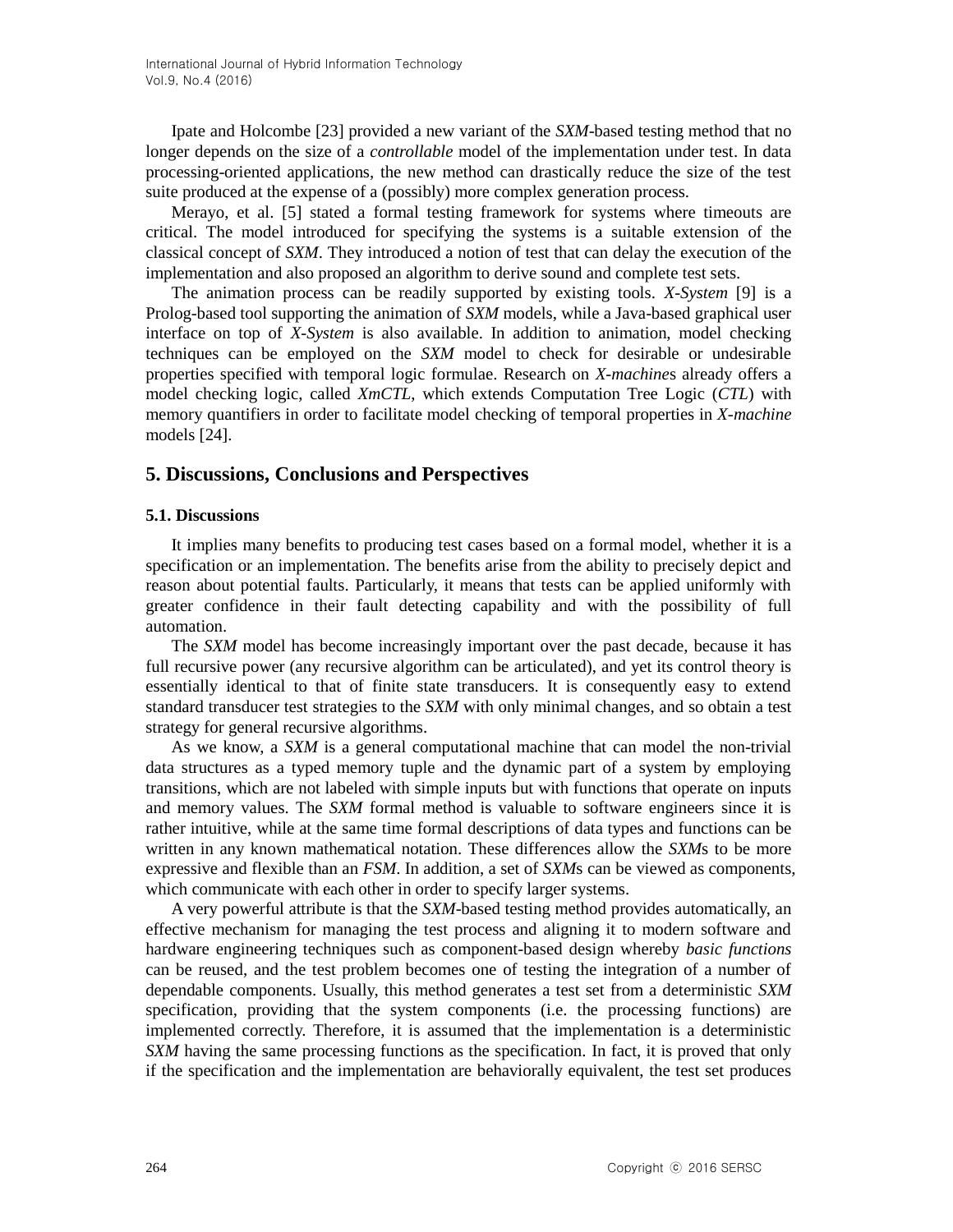identical results when applied to both of them. Otherwise, it is guaranteed that it will reveal the faults in the implementation.

The primary problem in *SXM*-based testing is that it is difficult to ensure that the function  $\varphi$  ( $\in$   $\Phi$ ) is error-free. This is due to the fact that there is no clear distinction between control (represented by the transition diagram) and data transformations (performed by functions), and hence functions cannot be tested separately from the testing of the state transition diagram.

### **5.2. Conclusions**

At present, there are no systematic method and tool that are employed to test web softwares efficiently. The improved traditional methods or a new method appropriate for web software testing are desired urgently for all the characteristics of web softwares. Since the current testing methods depend primarily on the testers" intuition and experience, the testing of web softwares is regarded as a time-consuming, tiresome and expensive drudgery. Therefore, a new methodology for web testing is required imminently to automate the testing.

The primary benefit of statistical testing is that it allows the use of statistical inference techniques to compute probabilistic aspects of the testing process. It is not to cover the code, but to validate the future usage of the system in order to guarantee a use without failure of the released system.

This way, the presented *PSXM* usage model spans the chasm between requirements engineering and reliability engineering. It is characterized by the following features:

 It uses a formal method, which employs *PSXM* as a mathematical tool convenient for formal deduction.

It is usage-oriented and specification-based, thus performing black-box testing.

 It aims at statistical reliability testing rather than fault detection only. Test cases can be generated by a random walk starting in the source and terminating upon reaching the sink constrained by the transition probabilities of the *PSXM* usage model.

In testing, we can choose to run first the test set and test case with higher priority, and then those with lower priority, or run the test sets concurrently. Once some test case in some test set is executed and test requirements are satisfied, the remainder test sets and test cases are no longer executed yet. This lessens the executing time greatly. In this case, there is an executing precedence relationship among different test sets and test cases in each test set. The test cases are grouped, therefore, the testers can choose to run several test sets first to find some types of errors in higher probability and in less time. Thus, our approach can be easily extended to be much sound and flexible.

#### **5.3. Perspectives**

The description of the *PSXM* usage model can provide a powerful way to generate test cases for research. However, a great deal still needs to be done. Verification and testing should complement each other with testing providing confidence in the correctness of the assumptions made in verification. As our further research, the study on the combination of verification and testing applied to the proposed *PSXM* usage model is of great interest and challenge.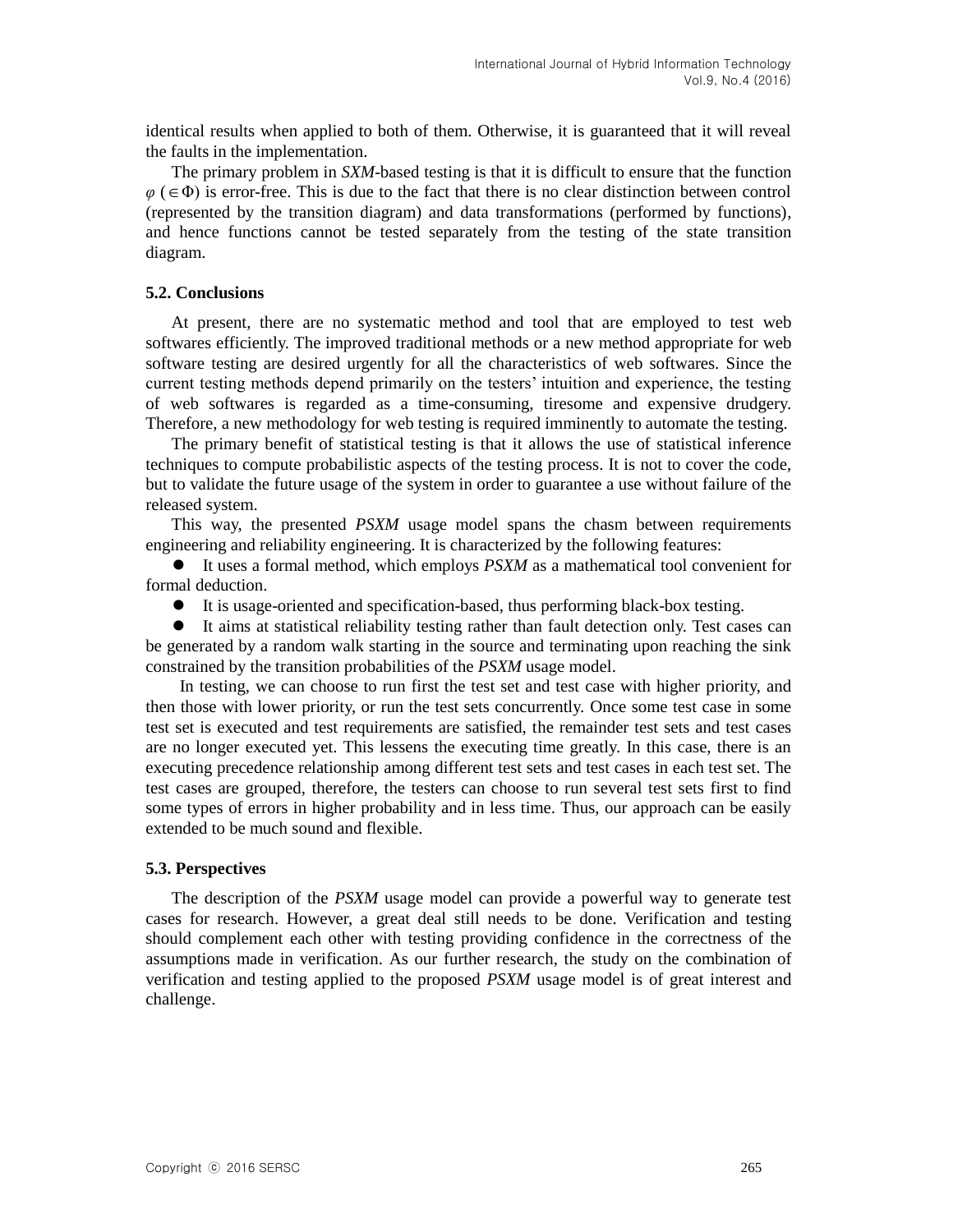# **Acknowledgements**

This work was partially supported by National Natural Science Foundation of China (NSFC) under grant nos. 61262010, 61163007, 61462030, 61262034 and 61272007, China Postdoctoral Science Foundation Funded Project under grant no. 2014M551855, Jiangxi Provincial Natural Science Foundation of China under grant no. 20132BAB201036, Jiangxi Provincial Postdoctoral Scientific Research Preferred Funded Project of China under grant no. 2013KY40 ([2013]227), and Scientific Research Key Program of Jiangxi Provincial Education Department of China under grant no. GJJ13307.

### **References**

- [1] Z. Li, N. Alaeddine and J. Tian, "Multi-Faceted Quality and Defect Measurement for Web Software and Source Contents", Journal of Systems and Software, vol. 83, no. 1, **(2009)**, pp. 18-28.
- [2] T. Huynh and J. Miller, "Another Viewpoint on "Evaluating Web Software Reliability Based on Workload and Failure Data Extracted from Server Logs", Empirical Software Engineering, vol. 14, no. 4, **(2009)**, pp. 371-396.
- [3] S.-Y. Wu, "Establishment of Web Software Cost Estimation Model", Master's Thesis, Ming Chuan University, **(2010)**.
- [4] B. Zhao, "Software Testing Technology Classic Course", Beijing: Science Press, China, **(2007)** (in Chinese).
- [5] M. G. Merayo, R. M. Hierons and M. Nunez, "Extending Stream X-machines to Specify and Test Systems With Timeouts", Proceedings of the 6th IEEE International Conference on Software Engineering and Formal Methods, IEEE CS, **(2008)**.
- [6] G. Laycock, "The Theory and Practice of Specification-Based Software Testing", PhD thesis, Dept of Computer Science, Sheffield University, UK, **(1993)**.
- [7] S. Eilenberg, "Automata, Languages and Machines", Academic Press, vol. A, **(1974)**.
- [8] M. Holcombe and F. Ipate, "Correct Systems: Building Business Process Solutions", S. Verlag, **(1998)**.
- [9] E. Kapeti and P. Kefalas, "A Design Language and Tool for X-machine Specification", Advances in Informatics, Fotiadis D. and Nikolopoulos S. (Eds), World Scientific Publishing Company, **(2000)**, pp. 134-145.
- [10] P. Kefalas, G. Eleftherakis and A. Sotiriadou, "Developing Tools for Formal Methods", Proceedings of the 9th Panhellenic Conference in Informatics (PCI), **(2003)**.
- [11] T. S. Chow, "Testing Software Design Modelled by Finite State Machines", IEEE Transactions on Software Engineering, vol. 4, no. 3, **(1978)**, pp. 178–187.
- [12] F. Ipate and M. Holcombe, "An Integration Testing Method That Is Proven to Find All Faults", International Journal of Computer Mathematics, vol. 63, **(1997)**, pp.159-178.
- [13] G. A. Stout, "Testing a Website: Best Practices", A Whitepaper. http://www.reveregroup.com, **(2014)**.
- [14] A. Andrews, J. Offutt and R. Alexander, "Testing Web Applications by Modeling with FSMs", Software Systems and Modeling, vol. 4, no. 3, **(2005)**, pp. 326-345.
- [15] M. Utting, A. Pretschner and B. Legeard, "A Taxonomy of Model-based Testing Approaches", Software Testing, Verification and Reliability, **(2011)**.
- [16] H. K. Miao, S. B. Chen and H. W. Zeng, "Model-Based Testing for Web Applications", Chinese Journal of Computers (in Chinese with English abstract), vol. 34, no. 6, **(2011)**, pp. 1012-1028.
- [17] Z. S. Qian, "Test Case Generation and Optimization for User Session-based Web Application Testing", Journal of Computers, vol. 5, no. 11, **(2010)**, pp. 1655-1662.
- [18] Z. S. Qian, "Towards Testing Web Applications Using Functional Components", Journal of software, vol. 6, no. 4, **(2011)**, pp. 740-745.
- [19] Mercury Interactive, http://www.merc-int.com, **(2014)**.
- [20] E. Miller, "WebSite Testing", http://www.soft.com/Products/Web/Technology/website.testing.html, **(2014)**.
- [21] K. Bogdanov, M. Holcombe, F. Ipate, L. Seed and S. Vanak, "Testing Methods for X-machines: a Review", Formal Aspects of Computing, vol. 18, no. 1, **(2006)**, pp. 3-30.
- [22] F. Ipate and M. Gheorghe, "Testing Non-deterministic Stream X-machine Models and P systems", Electronic Notes in Theoretical Computer Science, vol. 227, **(2009)**, pp. 113-126.
- [23] F. Ipate and M. Holcombe, "Testing Data Processing-oriented Systems From Stream X-machine Models", Theoretical Computer Science, vol. 403, no. 2-3, **(2008)**, pp. 176-191.
- [24] G. Eleftherakis, P. Kefalas and A. Sotiriadou, "XmCTL: Extending Temporal Logic to Facilitate Formal Verification of X-machines", Analele Universitatii Bucuresti, Matematica-Informatica vol. 50, **(2001)**, pp. 79-95.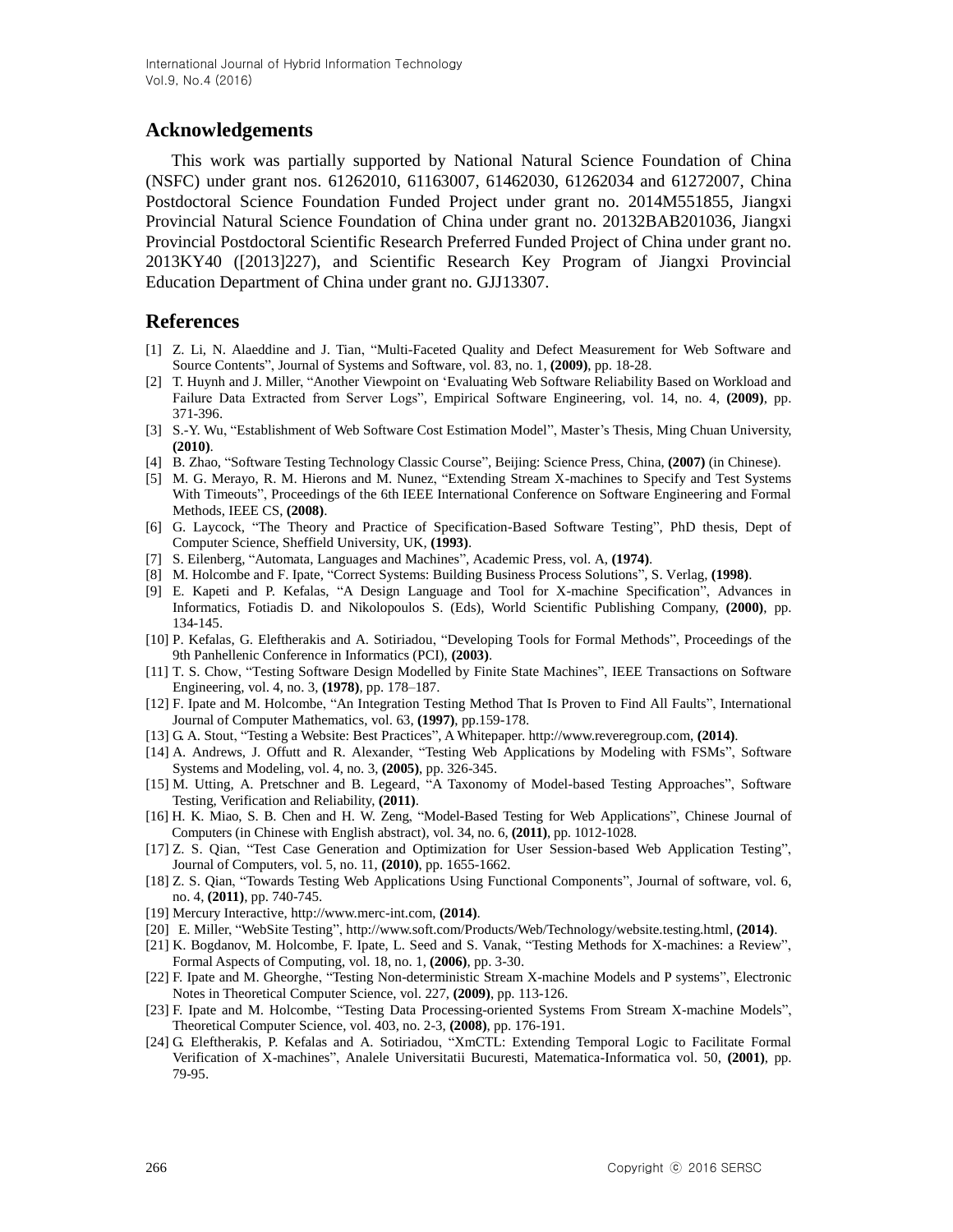# **Author**



**Qian Zhongsheng**. He was born in Yingtan city, Jiangxi province, China in 1977. He received his M.S. degree from Nanchang University of China in 2002, and Ph.D. in Computer Science at Shanghai University of China in 2008 respectively.

His current research interests include software engineering, web software testing and social network, etc.

Dr. Qian has also been with the School of Information Technology at Jiangxi University of Finance & Economics of China since 2002.